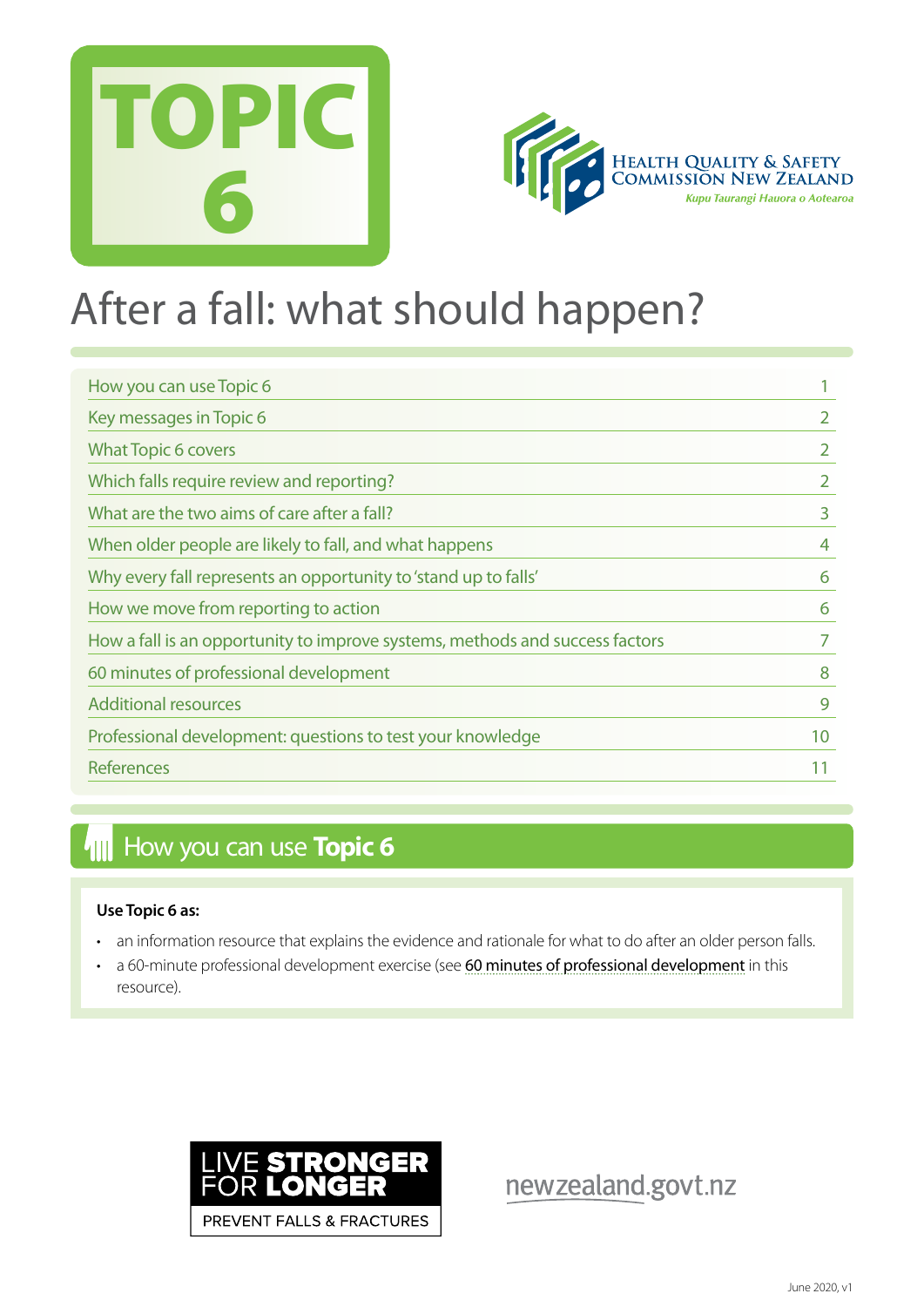## <span id="page-1-0"></span>Key messages in **Topic 6**

- Your immediate concern after an older person falls should be to care for them and attend to any injuries.
- You should assess the causes of the fall. Was it a 'hot' fall that was caused by a medical event, or a 'cold' fall associated with other risk factors? Assess the older person for risk factors and act to eliminate, isolate or minimise those causes.
- Action may require you to refer the older person to other health professionals and/or a fracture liaison service, as appropriate.
- Use the appropriate incident management systems to report the fall (such as adverse event systems). Report hip fractures to the hip fracture registry.
- A fall is an opportunity to learn and improve systems.

## What **Topic 6** covers

Topic 6 looks at how a fall by an older person requires prompt attention to any injuries, and an investigation of underlying conditions that might have caused the fall, such as an acute medical event like an infection or stroke. Most importantly, any fall should trigger an assessment and actions focused on reducing the risk of the older person falling again. When a fall occurs in a care setting, we can reasonably expect the providers will make an appropriate assessment and take appropriate action. Another obligation is to look at what we can learn from each fall the older person experiences, and apply that learning to managing the risk of falling by others in our care.

In New Zealand, since falls with serious harm are one of the largest group of [reportable adverse events](https://www.hqsc.govt.nz/our-programmes/adverse-events/publications-and-resources/publication/3889/) (Health Quality & Safety Commission 2019), the learning and recommendations in these reports could be used to prevent falls. An example of what that might look like is a **[brief summary of a review of inpatient falls](https://www.hqsc.govt.nz/assets/Falls/10-Topics/Essential-care-after-an-inpatient-fall.pdf)** undertaken by the United Kingdom's National Patient Safety Agency (NPSA). This required reading outlines problems in the quality of care (and reporting) and good practices for caring for the older person after their fall. The second required reading is not specific to falls, but provides an overview of **how incident reporting** [can improve patient safety.](http://bja.oxfordjournals.org/content/105/1/69.full)



## Which falls require review and reporting?

For the purposes of caring for an older person after a fall and learning from such incidents, a useful operational definition is from interRAI assessment tools: 'Any unintentional change in position where the person ends up on the floor, ground, or other lower level; includes falls that occur while being assisted by others' (Morris et al 2011; Morris et al 2010). Using an underpinning definition may help to achieve consistency in understanding and data collection.

**What's in?** 'Near misses', such as when an older person feels faint or that their legs are giving way and a staff member has been able to safely lessen the impact or distance of the fall (Ganz et al 2013). Some provider organisations think of a 'near miss fall' as a fall that would have happened if the older person or other person had done nothing to prevent it (Health Quality & Safety Commission 2012; World Alliance for Patient Safety 2005).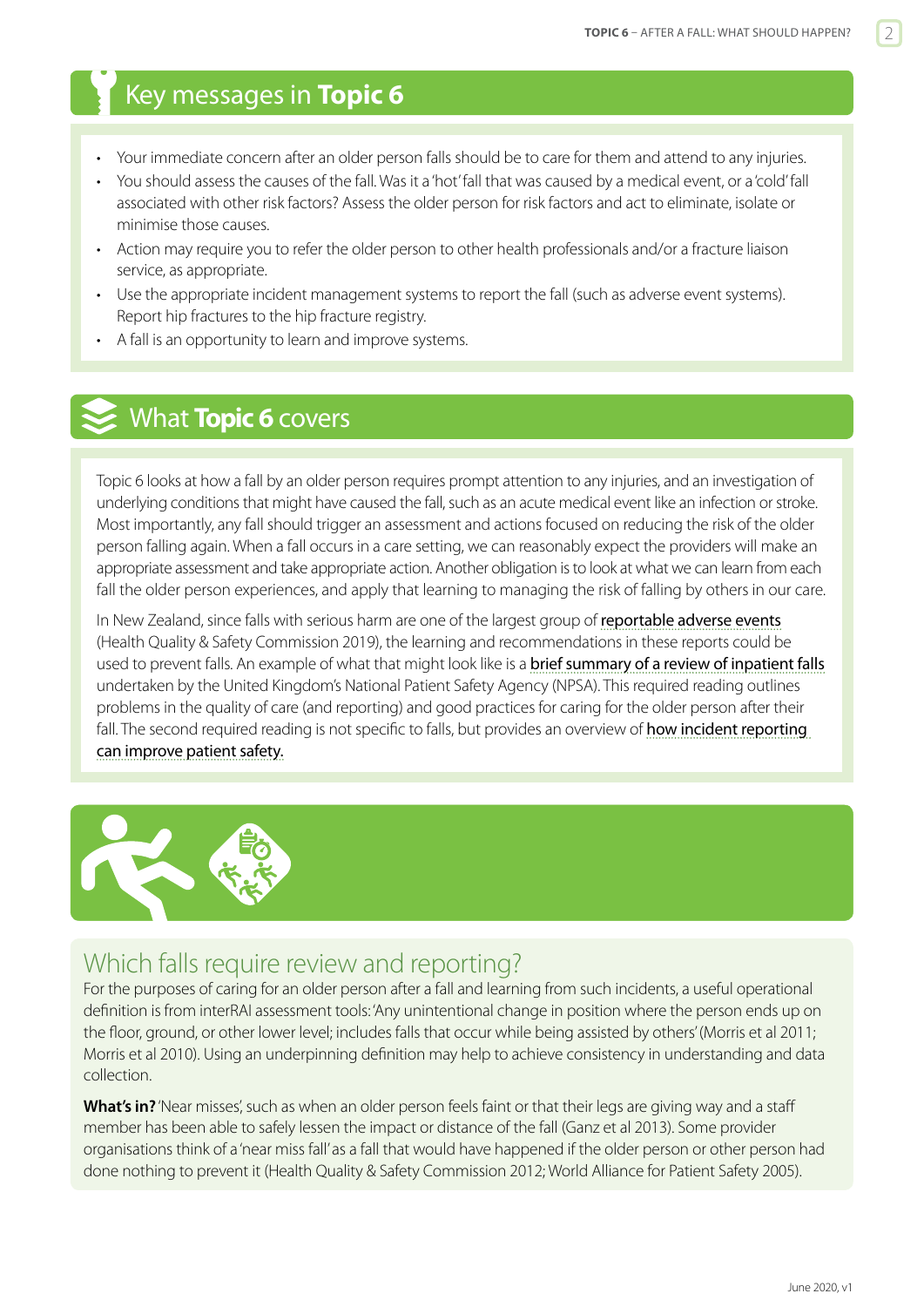#### <span id="page-2-0"></span>WHICH FALLS REQUIRE REVIEW AND REPORTING? *Continued*

**What's out?** Planned actions in response to known or likely reactions. For example, intended changes in position to a lower level don't count as falls. For example, when an older person with postural hypotension sits down quickly as a self-management measure after realising they stood up too fast (don't miss the opportunity here to prevent a fall by [assessing risk factors](https://www.hqsc.govt.nz/our-programmes/reducing-harm-from-falls/publications-and-resources/publication/2874) and [implementing individualised interventions](https://www.hqsc.govt.nz/our-programmes/reducing-harm-from-falls/publications-and-resources/publication/2891)). Another example is a resident whom staff regularly observed crawling out of bed to sleep on the floor (the staff put a second mattress on the floor to make this comfortable and safe).

#### **What the incident report should cover**

In the hospital or ARC setting, an incident report would help to achieve consistency and completeness in reporting falls incidents. One common template you could use to detail the fall is the **[fall analysis template](http://www.hqsc.govt.nz/assets/Falls/PR/Falls-analysis-template-based-on-human-factors-framework.pdf)**, developed as a question bank and guide. The template is based on a 'human factors' framework, allowing for learning and improvement across a range of factors from older person to organisation of care.  $\bullet$ 



## What are the two aims of care after a fall?

Care after a fall aims to do two things, which, in practice, may not be entirely separate.

How do we reduce the risk of this person falling again?

**The first aim** is prompt clinical assessment focused on:

- managing injuries and the risk of further harm. Falls are associated with significant losses in independence and increased morbidity and mortality (Rubenstein 2006). So prompt diagnosis and proper treatment of injuries are critically important for the older person to recover in the best possible way and to avoid secondary complications, such as those related to pain and restriction of mobility after a fall (Healey et al 2011). Investigate also whether the older person struck their head, because the consequences of head injury such as cerebral bleeds can lead to death
- investigating the cause of a fall and any loss or near-loss of [consciousness](http://www.patient.co.uk/doctor/glasgow-coma-scale-gcs) (Kenny et al 2013), as the fall may signify an undiagnosed problem or deterioration relating to a known condition (Healey and Scobie 2007; Rubenstein 2006). These are termed 'hot falls' and the commonest causes include infection, stroke and medication side effects. Urgent medical assessment is needed in these cases (Campbell and Robertson 2010).

#### **Immediate responses when finding an older person has collapsed**

In any setting, immediate responses on finding an older person who appears to have collapsed should follow the [ABCDE approach](https://www.hqsc.govt.nz/our-programmes/reducing-harm-from-falls/publications-and-resources/publication/2888): assessment of *Airway, Breathing, Circulation, Disability* (level of consciousness), and *Exposure/ Examination* to ask the person about the pain (including its location), and discover indications of injury such as a shortened and externally rotated leg (Thim et al 2012). A [post-falls assessment form](https://www.hqsc.govt.nz/assets/ARC/PR/Frailty_care_guides/Post-falls_assessment_form_FCG_final.docx) can be used.

Other first response actions are to:

- seek assistance; sometimes the ambulance should be called, if injuries have been severe or a serious fracture is suspected.
- help the person find a comfortable position until safe handling or transferring can happen (ie, after injuries have been assessed)
- offer reassurance
- manage any environmental hazard implicated in the fall and which may put others in danger.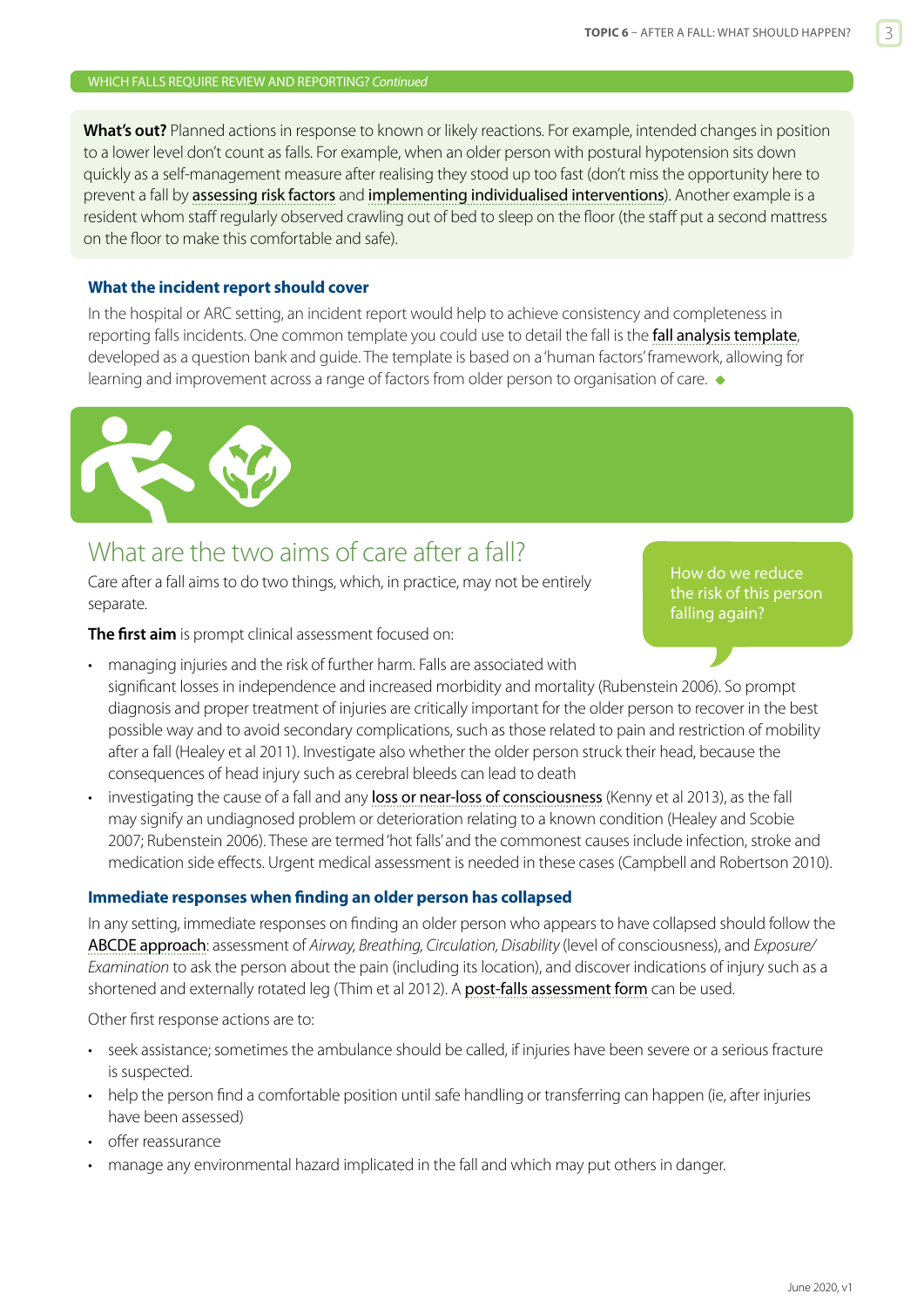#### <span id="page-3-0"></span>WHAT ARE THE TWO AIMS OF CARE AFTER A FALL? *Continued*

**The second aim** of care after a fall is secondary prevention, since a previous fall is a risk factor for future falls (Oliver et al 2010). A review done after the fall is an identified component of effective falls prevention programmes (Miake-Lye et al 2013a; Oliver et al 2010). The review involves a systematic and interdisciplinary, [multifactorial assessment \(or reassessment\) of risk factors](https://www.hqsc.govt.nz/our-programmes/reducing-harm-from-falls/publications-and-resources/publication/2874) and [implementation \(or modification\) of](https://www.hqsc.govt.nz/our-programmes/reducing-harm-from-falls/publications-and-resources/publication/2891)  [individualised interventions](https://www.hqsc.govt.nz/our-programmes/reducing-harm-from-falls/publications-and-resources/publication/2891). Interventions may be as clinically complex as reviewing and modifying medicine [use](https://www.hqsc.govt.nz/our-programmes/reducing-harm-from-falls/publications-and-resources/publication/2879), or as practical and simple as making sure the older person has well-fitting footwear, such as shoes with nonslip soles.  $\bullet$ 



## When older people are likely to fall, and what happens

Most older people fall when they are walking or being transferred between locations (Mion et al 2012; Rapp et al 2012; Stevens et al 2014). In contrast to high-energy trauma, falls from standing height (or lower) are considered low-energy injuries. Even so, these types of fall can cause a head injury or fracture a hip (Ensrud 2013; Mirick and Wood 2014). Falling backwards to a sitting position is less likely to cause injury than falling forward, sideways, or backwards and landing flat (Stevens et al 2014). However, for some, the consequences of a fall are loss of confidence and fear of falling, which may lead to both restricted activities and overall poorer quality of life (Rubenstein 2006; Schepens et al 2012).

An injury may not be immediately obvious, or may manifest after some time, or the diagnosis may be delayed. The appropriate health professional should complete an [ACC45 Injury Claim Form](http://www.acc.co.nz/for-providers/lodge-and-manage-claims/PRV00028) (plus associated documentation) when the older person is examined after their fall. Completing the claim at this point is essential should the older person require further treatment, physiotherapy to strengthen lower limbs or balance, or home support.

#### The ABCs: factors that make older people more at risk of harm when they fall

One easy way to remember several factors that make older people more at risk of injury and harm when they fall is the ABC triggers (Boushon et al 2012):

- **A**ge fall-related injuries requiring hospital admission increase exponentially from age 65 (Peel et al 2002), and a significantly higher proportion of the 'oldest old' (those aged 85 and over) require treatment for fallrelated injuries (Clegg et al 2013; Stevens et al 2014). Frailty may be more important than chronological age for risk of injury, harm and poor recovery (Dinsmore 2013).
- **B**one prolonged steroid use or metastatic bone cancer may be factors, but fracture risk increases with advancing age due to skeletal fragility associated with osteoporosis (Ensrud 2013).
- Anti**C**oagulation the intended effects of anticoagulant or antiplatelet medicines, or unintended effects of alcohol misuse, may cause blood thinning (Eisman et al 2012; Mirick and Wood 2014; Pieracci et al 2007).

#### Susceptibility to injury and harm

Three types of injuries that older people are susceptible to are injuries to skin and soft tissue, fractures and head injuries.

#### **Injuries to skin and soft tissue**

[Skin tears](https://www.hqsc.govt.nz/our-programmes/reducing-harm-from-falls/publications-and-resources/publication/2887), superficial cuts and abrasions, bruises, sprains and strains are the most commonly reported fallsrelated injuries (Clegg et al 2013), yet these may not be minor (eg, skin lacerations requiring suturing). Also, injuries in older people can be slow to heal.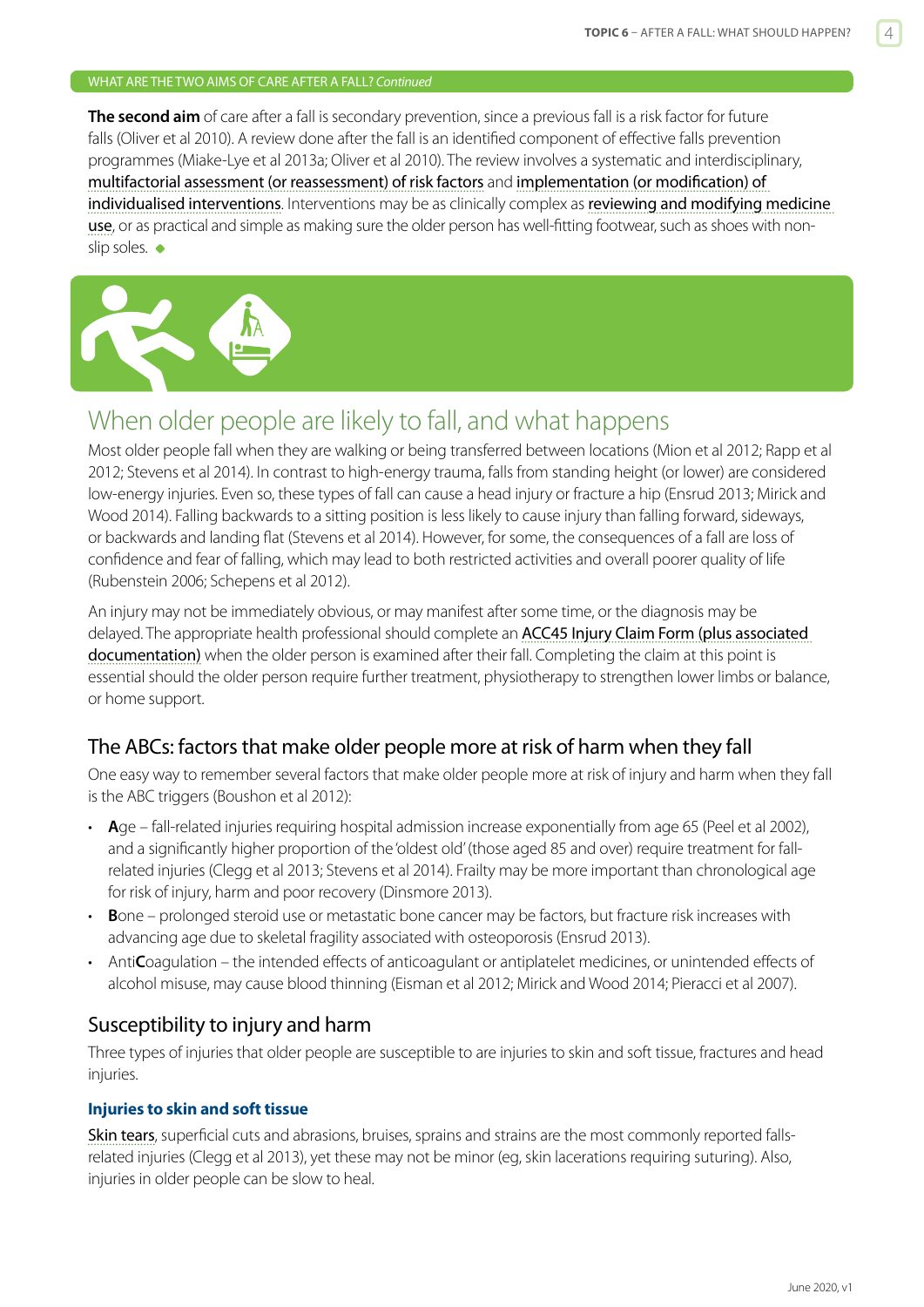#### WHEN OLDER PEOPLE ARE LIKELY TO FALL, AND WHAT HAPPENS *Continued*

#### **Fractures**

Fragility fractures occur in older people where they would not in a young healthy person – fractures in people aged over 50 should be considered osteoporotic until this is ruled out (Butler et al 1996). Fractures occur in around 10–15 percent of the falls of older people living in the community (Ensrud 2013). Possible fractures include wrist fractures, hip fractures, vertebral fractures and pelvic fractures.

- **Wrist fractures** are the most common at 19 percent of all falls-related fractures, and are often associated with forwards or backwards falls onto an outstretched hand. They are more common than hip fractures in people aged 65 to 75 (Ensrud 2013).
- [Hip fractures](https://www.hqsc.govt.nz/our-programmes/reducing-harm-from-falls/publications-and-resources/publication/2878) are about 14 percent of all fractures, resulting from about 1 percent of falls (Ensrud 2013). They are more likely to result from sideways falls (Ensrud 2013). Hip fractures are more common than wrist fractures after the age of 75. This is likely due to slower reflexes and age-related changes in balance strategies for avoiding falls (Rubenstein 2006). The incidence of older people living in residential care who experience a hip fracture is 10 times higher than in older people living the community (Studer et al 2013).
- [Vertebral fractures](http://www.spine-health.com/conditions/osteoporosis/vertebral-fracture-symptoms) are the most common manifestation of osteoporosis. Even so, many are asymptomatic, so only 25–33 percent of radiographically identified vertebral fractures are clinically diagnosed. Vertebral fractures can be caused by just a small trip that jars the spine, presenting most commonly as back pain (Ensrud 2013).
- [Pelvic fractures](https://www.ncbi.nlm.nih.gov/pubmed/20521061) are among the 40 percent of 'other fragility fractures', most commonly occurring after a fall to the side (Ensrud 2013). They frequently involve the pubic rami, with concomitant fracture in the posterior pelvic ring. This makes these injuries more unstable than usually thought (Krappinger et al 2010). Older people are at significantly higher risk of undetected pelvic haemorrhage, which may only manifest in a continuously deteriorating condition (Kinsella et al 2014).

If an older person has experienced a fracture, ensure the fracture is treated, enter registry data (for hip fractures) and refer the person to a fracture liaison service. The International Osteoporosis Foundation's 'Summary of Gaps in Bone Care' (Harvey and McCloskey 2016) has identified secondary fracture prevention as the number 1 gap in the system. In New Zealand, an Auckland hospital study showed that over 1,500 patients presented with fragility fracture in a one-year period; 82 percent of these required admission to hospital for an average of 20 days. Yet, only 24 percent of these patients received a potent bisphosphonate for osteoporosis during their admission or in the following year (Braatvedt et al 2017).

#### **Head injuries**

Falls are the most common cause of head injuries in older people and are a common reason for hospital admission after a fall (Pieracci et al 2007). While a primary injury to the head may not cause any injury to the brain, in older people risk is heightened for secondary intracranial injuries, which may progress over hours and days (Department of Health 2013; Pieracci et al 2007). Reasons for increased risk of intracranial haemorrhage and subdural haematoma include age-related cerebral fragility (caused by cerebral atrophy and vascular rigidity) and the use of oral anticoagulants or anti-platelet medicines (Department of Health 2013; Mirick and Wood 2014).

When head injury is suspected in an older person, clinical assessment is necessary to determine what observation, investigation and referral is necessary (Kenny et al 2013). Protocols in specific settings should be informed by the evidence-based recommendations (see guidelines listed in 'Clinical resources') and the knowledge that 'being older does matter' in brain injury (Department of Health 2013; Mirick and Wood 2014). Some protocols for care after a fall recommend a period of neurological observations for unwitnessed falls (where head injury cannot be excluded), based on the assumption that if the older person **has** hit their head they risk injuring their brain (Healey et al 2011; Miake-Lye et al 2013b).

#### Informing key people

In the hospital or ARC setting, staff need to know when and how to escalate concern about an older person's deteriorating condition. Taking the history of an older person with cognitive impairment and assessing their injury will rely heavily on an understanding of the person's usual behaviour, because any change after a fall in what is 'normal for them' should be investigated further.

Importantly, family/whānau will want to know their loved one has had a fall and may wish to be with them.  $\bullet$ 

The orthogeriatric model of care and fracture liaison services are designed to meet the needs of older people with fractures.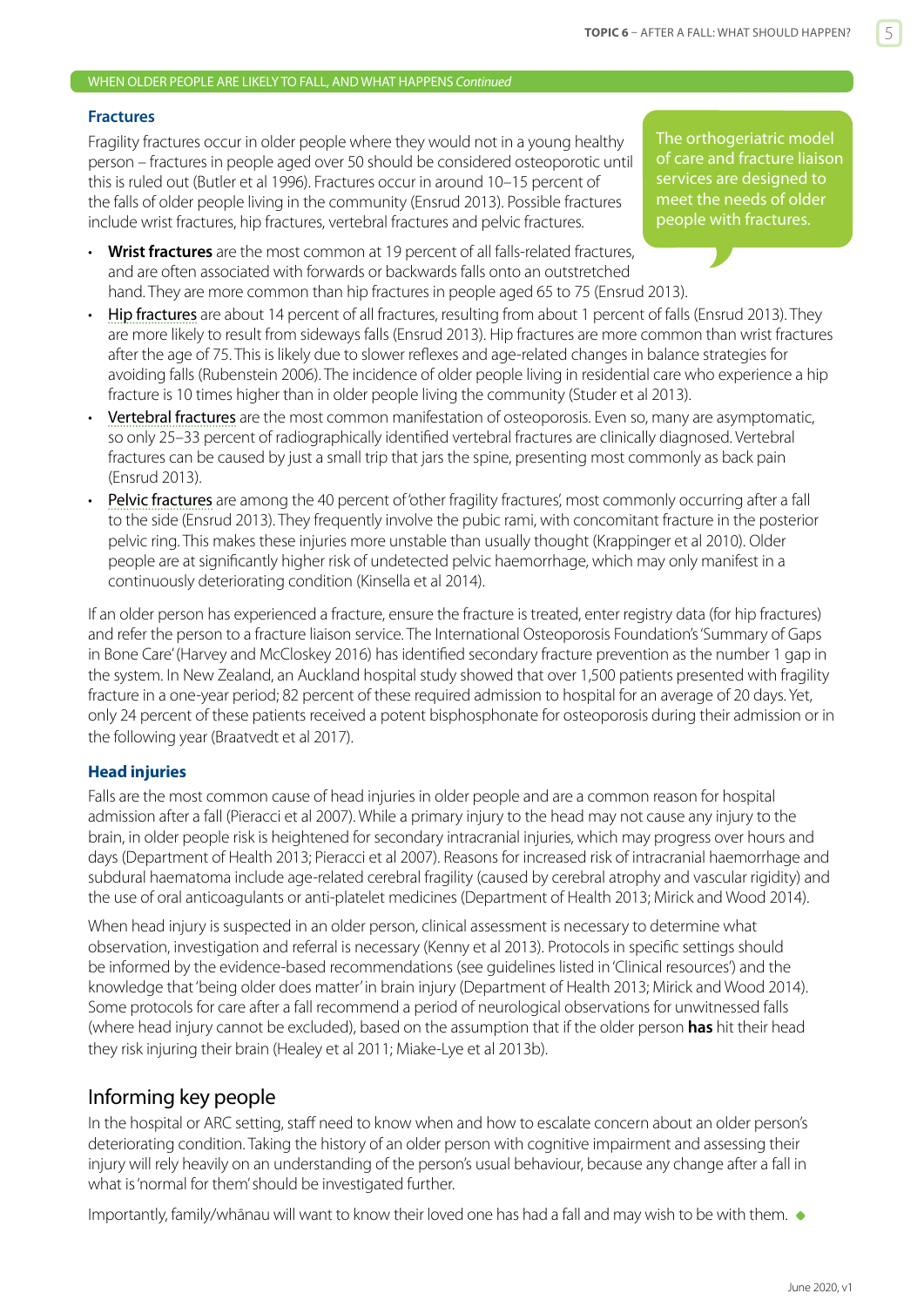<span id="page-5-0"></span>

## Why every fall represents an opportunity to 'stand up to falls'

In addition to the advantages of looking for the first time at risk factors and interventions (or revisiting them), with sensitivity, you can turn an older person's fall into an opportunity. While the risk of falling increases with age, falls are not inevitable. The message for the older person is: *You can do something about it*. Being aware of what resources and services are available and what referrals would be suitable for this person is **your** first step in supporting older people to love their [independence](https://www.acc.co.nz/assets/injury-prevention/acc7745-love-your-independence.pdf).

While the risk of falling does increase with age, falls are not inevitable. The message for the older person is: *You can do something about it*.

Natural inclinations of health professionals, caregivers and families/whānau to protect an older person can be balanced against exploring the person's resourcefulness and problem-solving ability (while respecting their right to do as they choose) (Haines et al 2015).

A better outcome than 'fear of falling' is 'falls-related efficacy', which refers to confidence in a person's ability to perform the activities of daily living without falling or losing balance (Schepens et al 2012). It's possible that the person who has fallen may reconsider what proved to be risky activities (Kaplan and Fastman 2003), choose to manage a newly revealed limitation, or look at options for summoning help (such as obtaining and using a monitored personal alarm). For an older person who falls frequently, perhaps the pattern of falls – and suitable supports to minimise the risk of injury – is becoming clearer.  $\bullet$ 

### The emergency department is an opportunity for falls prevention

When an older person has fallen and presents to the emergency department this is an opportunity for risk assessment, interventions to address risk factors and referrals to services such as fracture liaison services, community or in-home strength and balance exercise programmes, occupational therapy for home safety assessment, to an optometrist, or to a geriatrician for review. Some studies indicated that interventions starting in the emergency department can prevent falls when the recommendations are adhered to (Mikolaizak et al 2017; Barker et al 2019). Using an 'attitudes to falls-related interventions scale' at baseline may predict those most likely to adhere to the advice.



## How we can act to prevent future falls

Learning and improvement starts with understanding *what happened* and *why it happened.* Investigation of a fall is based on the following:

• Interview with the person who fell, and anyone else who witnessed the fall. When taking a history ask about exactly what happened, are there environmental aspects that can be modified, are there functional issues that mean the older person is more at risk, or certain activities. Think about

Recommendations tell us: What actions to take to reduce the possibility of a fall happening again in similar circumstances.

interactions among the individual's status, their actions at the time of the fall and the environment. This dynamic aspect of fall risk is useful in working out ways to avoid future falls (Klenk et al 2017).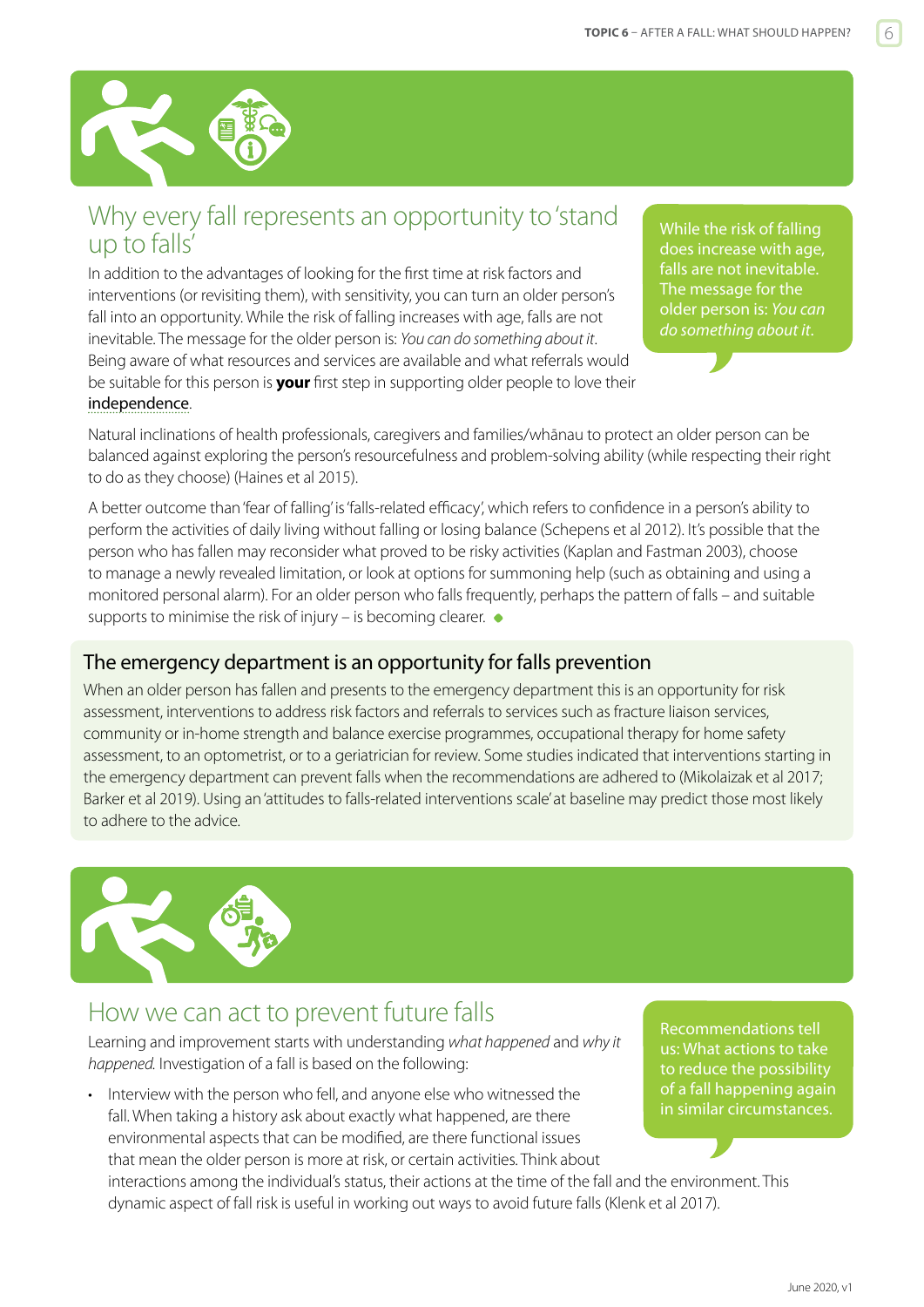#### <span id="page-6-0"></span>HOW WE MOVE FROM REPORTING TO ACTION *Continued*

- In the hospital or ARC setting, any case notes, which, as part of the continuous record for the older person, supply information about the circumstances of the fall, vital signs and other pertinent observations, injuries, investigations, treatment and referral.
- In the hospital or ARC setting, the incident report, which captures what was known about the fall at the time and is best completed by the staff member most closely associated with the event (in unwitnessed falls, this is likely to be the staff member first on the scene).

Analysis determines *what would prevent it happening again* (Mahajan 2010) to arrive at recommendations for improvement. Analysis is designed to facilitate [learning from falls](http://www.hqsc.govt.nz/our-programmes/reducing-harm-from-falls/projects/analysing-and-learning-from-falls-events/). Recommendations tell us: *what actions to take to reduce the possibility of a fall happening again in similar circumstances.*

While each fall event is unique, similarities and patterns show up when multiple events are analysed for local or national action. [Open Book reports](http://www.hqsc.govt.nz/our-programmes/adverse-events/projects/open-book/) give us lessons and learning from falls in community, residential and hospital settings (see reports from [March 2017](http://www.hqsc.govt.nz/our-programmes/adverse-events/publications-and-resources/publication/2858/) and [April 2015](http://www.hqsc.govt.nz/our-programmes/adverse-events/publications-and-resources/publication/2102/)).

When a fall is considered to have caused serious harm (ie, death or serious harm (such as a hip fracture) that needs further treatment) in-depth advers[e event review](http://www.hqsc.govt.nz/our-programmes/reportable-events/publications-and-resources/publication/1011/) is [required](http://www.hqsc.govt.nz/our-programmes/reportable-events/national-reportable-events-policy/) using a human factors methodology. The Health Quality & Safety Commission's policy on [National Adverse Events](http://www.hqsc.govt.nz/our-programmes/reportable-events/national-reportable-events-policy/) explains further and has useful links.

We owe the older person and their family/whānau the respect of understanding what happened and why. When there is a high degree of harm, we need to do a robust and in-depth review. It's not enough to say 'they didn't use the call bell' or 'they climbed over the bedrails'. We want to understand 'why?' Ideally system-level learning will occur, but this requires good reviews with findings clearly identified and recommendations that will address the findings.

The Health Quality & Safety Commission's *[Learning from adverse events](https://www.hqsc.govt.nz/our-programmes/adverse-events/publications-and-resources/publication/3889/)* report (2019) shows that four contributing themes appear to underpin reported harm from falls: situational factors, local working conditions, organisational factors and communication systems. Each fall is an opportunity to understand these factors and improve the systems.  $\bullet$ 



## How a fall is an opportunity to improve systems, methods and success factors

It's critical that the reporting process is easy for reporters to use, whether it is paper-based or electronic. Highly structured incident management systems make it easy to classify, analyse and aggregate data (World Alliance for Patient Safety 2005). Narrative approaches providing contextual detail and insights may require additional input for classification of data, but allowing for the reporter's account of events implicitly values their observations (World Alliance for Patient Safety 2005).

What makes an incident management system successful is that action is taken to improve patient safety. Success depends less on forms and formats, and more on a culture of open reporting and learning, in which: (Mahajan 2010)

- reporting is safe and encouraged
- analysis is undertaken
- recommendations are implemented and learning is disseminated
- staff involved with the fall receive feedback (World Alliance for Patient Safety 2005)
- it is important that patients and their families/whānau and carers are involved in, and get feedback on, the findings of any review.

When an older person falls, we need to give them the best care possible. Although a fall presents an opportunity for learning for everyone involved, we are uniquely placed to make that learning benefit others in our care. While much of this section relates to facility settings, primary care can learn and adapt to injury surveillance processes. The fracture liaison services are an important link.  $\bullet$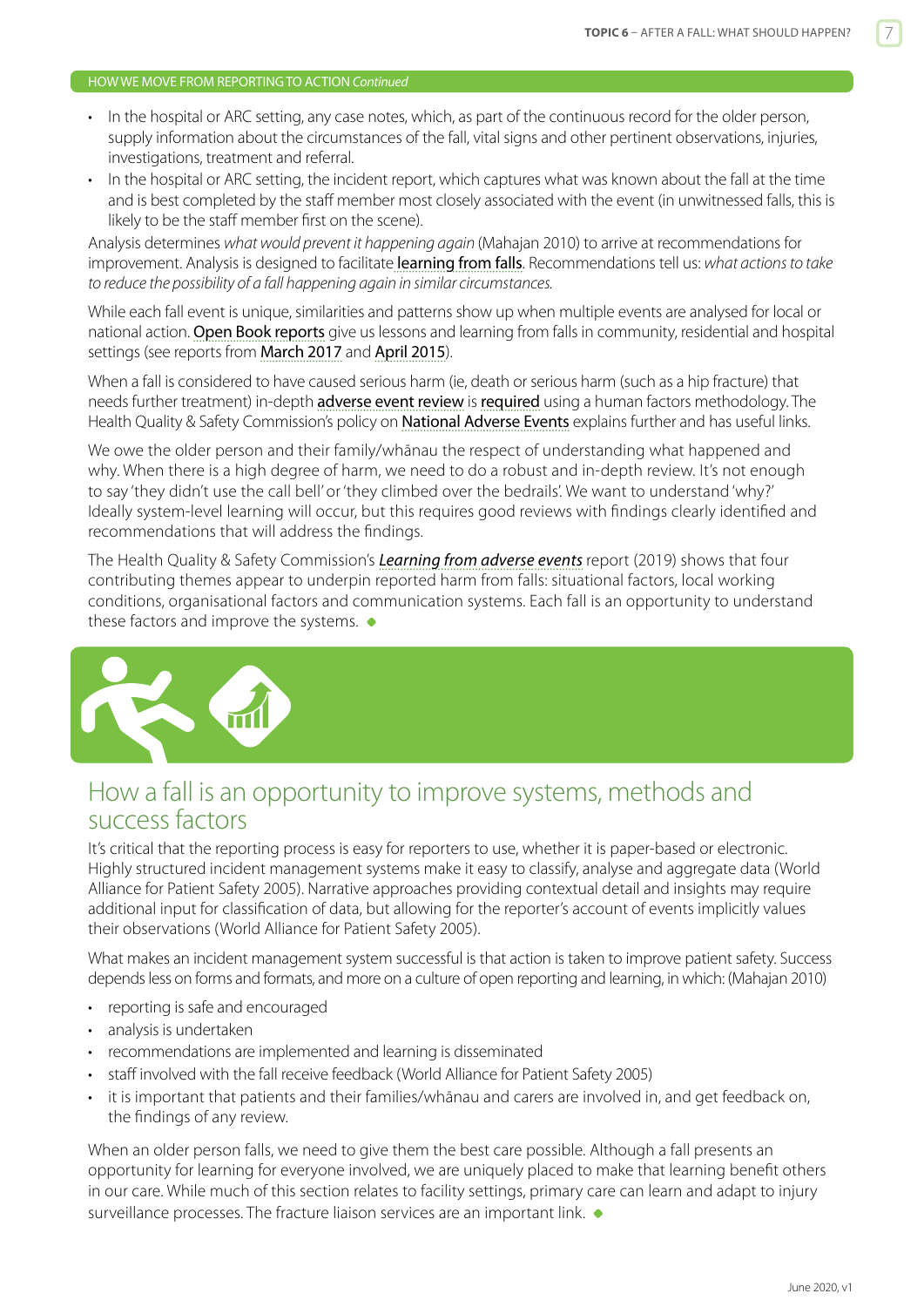<span id="page-7-0"></span>

## 60 MINUTES OF PROFESSIONAL DEVELOPMENT

This learning activity equals 60 minutes of your professional development.

You can add it to the personal professional record you keep to check off your competence framework requirements.

To complete this learning activity, first read the whole topic and the two required readings, then assess your learning with the [10 self-test questions](#page-9-0).

#### **Learning objectives**

Reading and reflecting on Topic 6 and the materials in this teaching and learning package will enable you to:

- outline interRAI's definition of 'fall'
- list falls-related injury types and identify those more commonly seen in the older person's own setting
- outline reasons why older people are more susceptible to injury, and consider how to care for an older person after they fall
- describe the purpose of assessment/reassessment of risk factors after a fall
- review factors so that learning from incidents results in action to improve patient safety.

#### **Teaching and learning package**

Gather up the resources you'll need. Use the hyperlinks in this topic, or download or print the reference material.

#### **Required reading**

These two readings will help you form evidence-informed perspectives about how what should happen after a fall.

- 1. Healey F, Darowski A, Lamont T, et al. 2011. Essential care after an inpatient falls: summary of a safety report from the National Patient Safety Agency. *BMJ (342):* 382–3 via [PDF](http://www.hqsc.govt.nz/assets/Falls/10-Topics/Essential-care-after-an-inpatient-fall.pdf), kindly made available by *BMJ*.
- 2. Mahajan RP. 2010. Critical incident reporting and learning. *British Journal of Anaesthesia* 105(1): 69–75, via [webpage](http://bja.oxfordjournals.org/content/105/1/69.full) or [PDF](http://bja.oxfordjournals.org/content/105/1/69.full.pdf+html).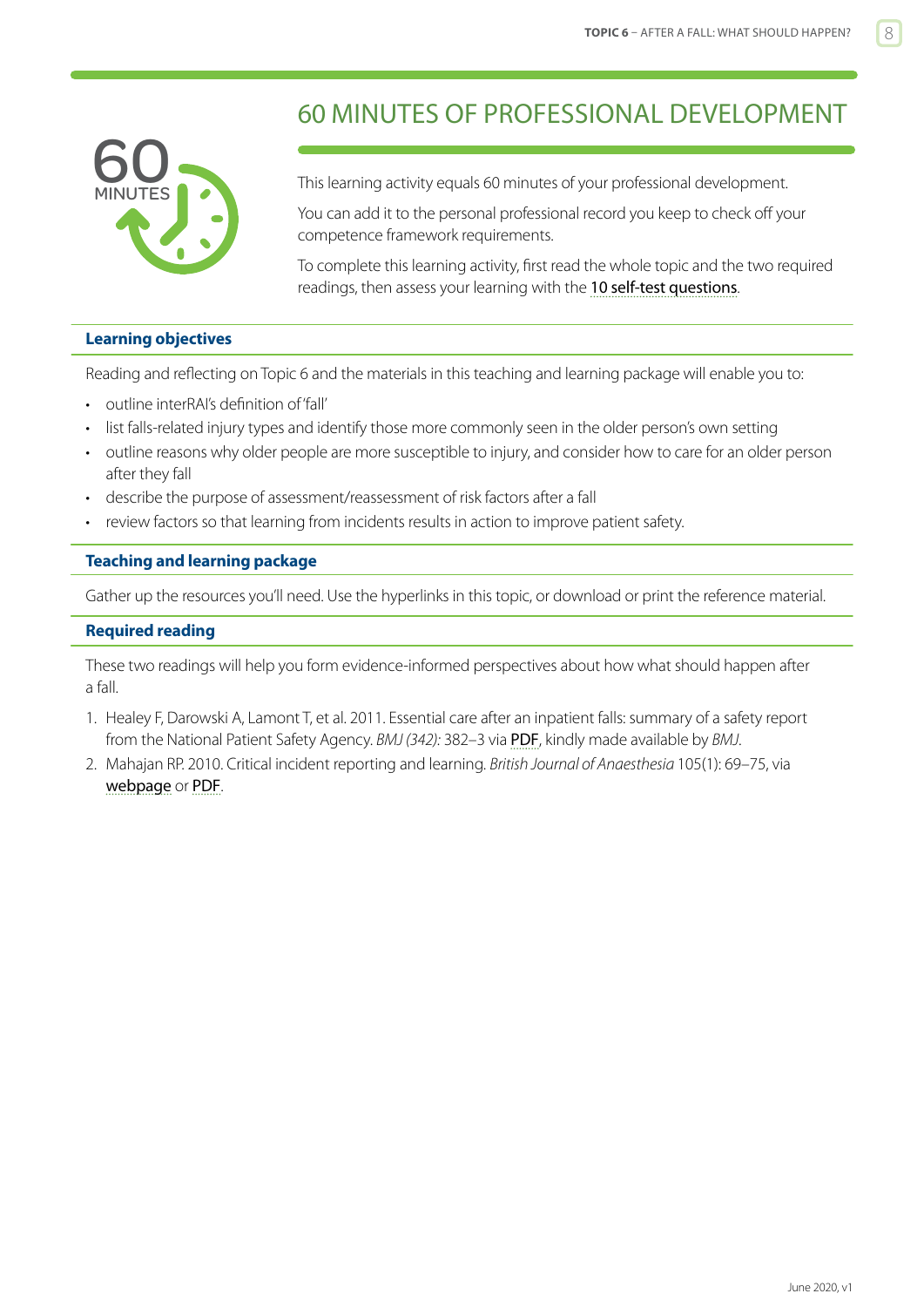## <span id="page-8-0"></span>ADDITIONAL RESOURCES

#### Recommended readings/resources

The Commission's Open Book report on lessons learnt from reviewing patient falls is available [here](http://www.hqsc.govt.nz/our-programmes/adverse-events/publications-and-resources/publication/2858/).

The Commission's national reportable events policy is available [here](http://www.hqsc.govt.nz/our-programmes/reportable-events/national-reportable-events-policy/).

World Alliance for Patient Safety. 2005. *WHO Draft Guidelines for Adverse Event Reporting and Learning Systems. From Information to Action.* Geneva: World Health Organization via [webpage](http://www.who.int/patientsafety/implementation/reporting_and_learning/en/).

#### Other resources

[Ask, assess, act](http://www.hqsc.govt.nz/our-programmes/reducing-harm-from-falls/projects/ask-assess-act/) resources in relation to multifactorial assessment and intervention in post-fall review:

- [Pocketcard](http://www.hqsc.govt.nz/our-programmes/reducing-harm-from-falls/publications-and-resources/publication/1025/) includes a panel 'Care after a fall'.
- Topic 3: [Falls risk assessment: a multifactorial approach](https://www.hqsc.govt.nz/our-programmes/reducing-harm-from-falls/publications-and-resources/publication/2874).
- Topic 4: [Addressing risk factors in an individualised care plan](https://www.hqsc.govt.nz/our-programmes/reducing-harm-from-falls/publications-and-resources/publication/2891).

#### Clinical resources

#### **Skin tears**

A simple tear... but a complex wound ([PDF](http://www.hqsc.govt.nz/our-programmes/reducing-harm-from-falls/publications-and-resources/publication/1440/), kindly supplied by *Nursing Review*).

#### **Trauma**

Mirick GE, Wood JH. 2014. Assessment of geriatric trauma: special considerations. *Current Geriatrics Reports* 3: 122–7 via [webpage](http://link.springer.com/article/10.1007/s13670-014-0084-7/fulltext.html).

#### **Head injury guidelines**

NICE 2014 CG176 Head injury via [webpage](https://www.nice.org.uk/guidance/cg176).

#### **Hip fracture guidelines**

See [Topic 7](https://www.hqsc.govt.nz/our-programmes/reducing-harm-from-falls/publications-and-resources/publication/2878).

[Australian and New Zealand Hip Fracture Registry Guideline for Hip Fracture Care](http://anzhfr.org/guidelines-and-standards/).

#### **Consumer resources**

ACC resources: ACC7745 '[Love your independence](https://www.acc.co.nz/assets/injury-prevention/acc7745-love-your-independence.pdf)' and [ACC7771 'Home safety checklist'](https://www.acc.co.nz/assets/injury-prevention/acc7771-home-safety-checklist.pdf)

Additional Live Stronger for Longer resources can be downloaded, shared online or copies ordered at: <www.livestronger.org.nz>.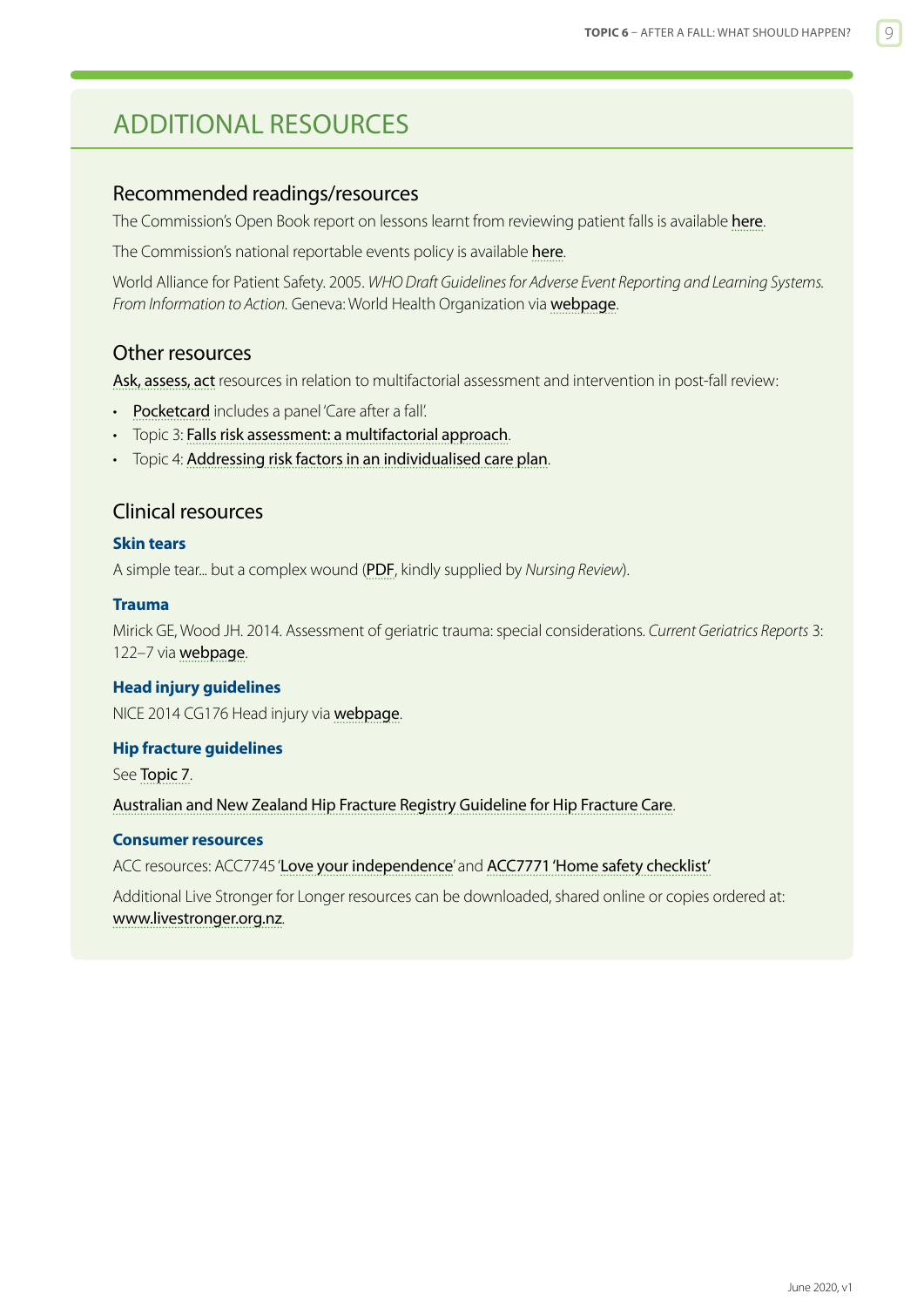# <span id="page-9-0"></span>**1O** QUESTIONS

**TOPIC** Professional development:



#### **ANSWER these questions to check you have retained the knowledge reviewed in this topic and readings**

|                         | The first required reading outlines the findings of an analysis of reports on patient falls in the National Health Service in the United Kingdom.<br>ANSWER<br>It gives one number of falls causing fractures and intracranial injuries and another number of these falls, which also had some shortfall in care.<br>What is the percentage of shortfall in care after a fall?<br>$\Box$ 10 percent<br>$\Box$ 14 percent<br>$\square$ 20 percent                                                                                                                                                                                                                                                                                                                                                                                                                                                                                                                                                                                                   |       |  |  |
|-------------------------|----------------------------------------------------------------------------------------------------------------------------------------------------------------------------------------------------------------------------------------------------------------------------------------------------------------------------------------------------------------------------------------------------------------------------------------------------------------------------------------------------------------------------------------------------------------------------------------------------------------------------------------------------------------------------------------------------------------------------------------------------------------------------------------------------------------------------------------------------------------------------------------------------------------------------------------------------------------------------------------------------------------------------------------------------|-------|--|--|
| $\overline{\mathbf{2}}$ | Topic 6 presents information about falls-related injuries in older people that suggests: (select all that apply)<br>□ age-related declines in physiological functioning is one reason an older person is more likely to sustain injuries when they fall<br>$\Box$ special vigilance is needed when a cognitively impaired person cannot give details about their fall<br>$\square$ in older people, some injuries may take hours or days to become apparent.                                                                                                                                                                                                                                                                                                                                                                                                                                                                                                                                                                                       |       |  |  |
| 3                       | Scenario<br>Mrs Brown, who is normally steady on her feet, is walking down the hall unaccompanied, and you see that she looks unsteady and might faint.<br>As you instinctively reach out to steady her, she tips against the wall with a slight knock to her head. You are able to hold her there while<br>pulling up a nearby chair and lowering her gently into it.<br>Which statement or statements are relevant to this scenario? (select all that apply)<br>$\Box$ Mrs Brown's incident is a fall, because it is an unintended change in position to a lower level.<br>$\Box$ As Mrs Brown has knocked her head, she should be considered to be at risk of a brain injury.<br>□ The risk of brain injury after her knock will increase if Mrs Brown is taking oral anticoagulants.<br>$\Box$ Mrs Brown should be clinically examined to determine her injuries and what close monitoring is required and for how long.<br>□ Clinical examination should also determine the cause of Mrs Brown's unsteadiness and near loss of consciousness. |       |  |  |
| 4                       | In New Zealand, injury claims are lodged with the ACC45 form. Reasons to complete that form after a fall include: (select all that apply)<br>$\Box$ documentation is in place should the person need further treatment or support later<br>$\Box$ a completed form will help to reduce organisational liability for any fall that happened to a patient or resident<br>$\Box$ the possibility of a delayed diagnosis when injuries are not immediately apparent or are revealed by later investigation.                                                                                                                                                                                                                                                                                                                                                                                                                                                                                                                                            |       |  |  |
| 5                       | The second required reading argues that a 'human factors' approach to analysing reported incidents should consider the factors that set up<br>the conditions for an incident to occur. Which <b>one factor</b> is not cited as a main factor?<br>$\Box$ work environment<br>$\Box$ the team<br>$\Box$ the patient<br>$\Box$ the task<br>$\Box$ regulatory environment                                                                                                                                                                                                                                                                                                                                                                                                                                                                                                                                                                                                                                                                              |       |  |  |
|                         | ASSESS the processes used for follow-up after a patient/resident/client falls at your workplace                                                                                                                                                                                                                                                                                                                                                                                                                                                                                                                                                                                                                                                                                                                                                                                                                                                                                                                                                    |       |  |  |
| 6                       | Does your workplace have a documented process specific to care after a fall?<br>$\Box$ don't know<br>$\Box$ yes<br>$\Box$ no                                                                                                                                                                                                                                                                                                                                                                                                                                                                                                                                                                                                                                                                                                                                                                                                                                                                                                                       | SSESS |  |  |
| $\overline{ }$          | How strongly do you agree with this statement: 'I am confident that I will hear back on the outcome of any incident report that I complete.'<br>$\Box$ agree strongly<br>$\Box$ neither agree nor disagree<br>$\Box$ disagree strongly<br>$\Box$ agree<br>$\Box$ disagree                                                                                                                                                                                                                                                                                                                                                                                                                                                                                                                                                                                                                                                                                                                                                                          |       |  |  |
|                         | Given the discussion in the second required reading (question 5) about incident reporting, and your confidence (first part of this question),<br>what should change (or stay the same) at your workplace?                                                                                                                                                                                                                                                                                                                                                                                                                                                                                                                                                                                                                                                                                                                                                                                                                                          |       |  |  |

#### **Outline three learnings or insights and how you will APPLY them in your practice**

| 8  | My first learning/insight is:   |
|----|---------------------------------|
|    | I will apply it in practice by: |
| 9  | My second learning/insight is:  |
|    | I will apply it in practice by: |
| 10 | My third learning/insight is:   |
|    | I will apply it in practice by: |

| <b>TEARNER</b><br>NAME: | PROFESSION:             | <b>DESIGNATION:</b> |
|-------------------------|-------------------------|---------------------|
| DATE:                   | <b>REGISTRATION ID:</b> | <b>WORKPLACE:</b>   |
|                         |                         |                     |

| Validation that learner has completed this professional development activity |                  | Signature: |            |
|------------------------------------------------------------------------------|------------------|------------|------------|
| I NAME:                                                                      | PROFESSION:      |            | I CONTACT: |
| I DATE:                                                                      | REGISTRATION ID: |            | WORKPLACE: |

APPLY